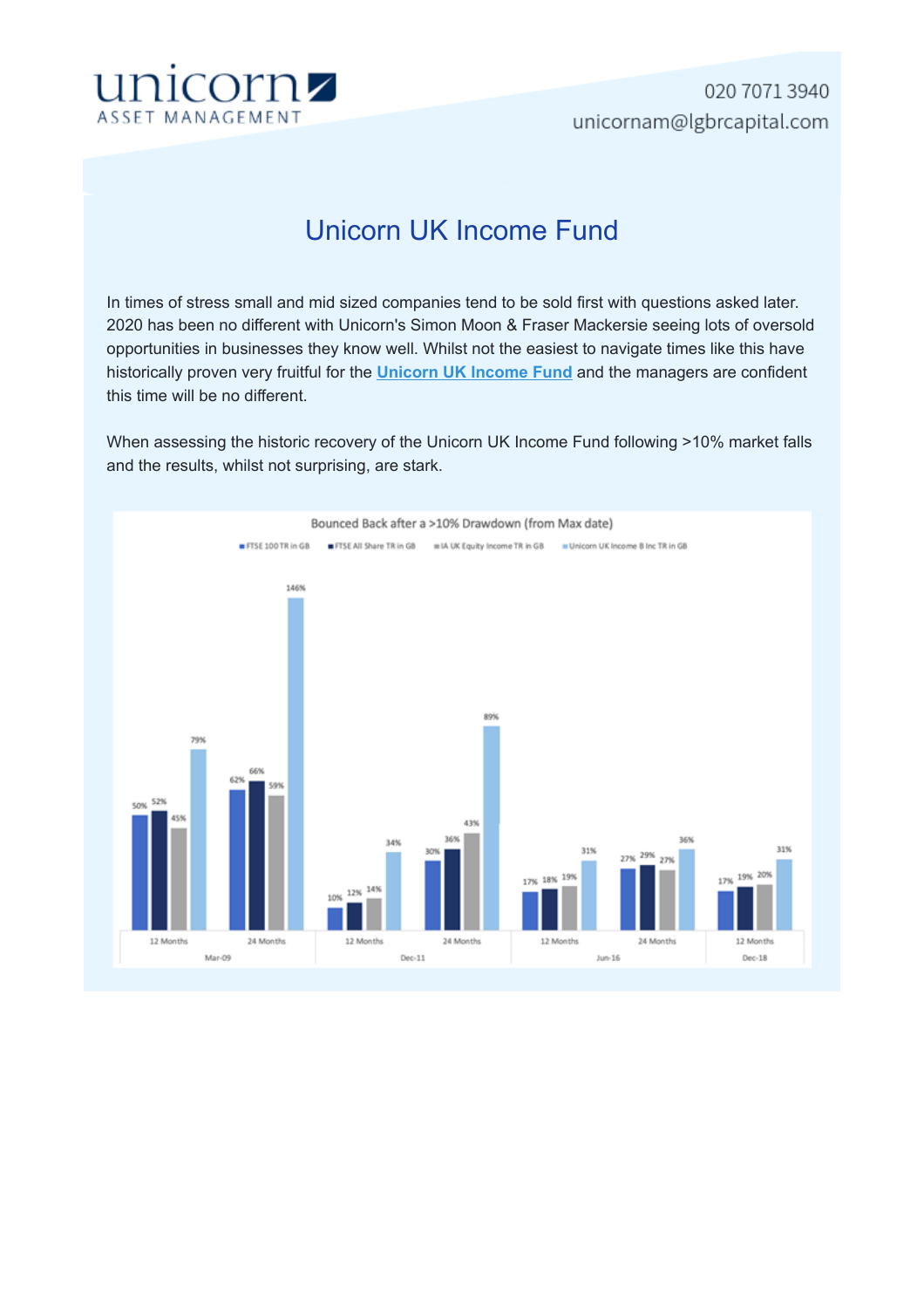*Past performance is not a guide to future performance. The value of investments & the income from them may go down as well as up & investors may not get back the full amount of their original investment.* **Data from Financial Express Jan 2007 – April 2020** 

Historically the Fund has performed significantly better than the market after a significant fall as the chart above illustrates. This shows every drawdown of greater than 10% going back to January 2007 and the subsequent 12 and 24 month periods from the drawdown low1.

On average the UK Income Fund has outperformed the IA sector by 19.4% on a 12-month basis and 47.4% on a 24-month basis post a drawdown of greater than 10%.

## How do they see things going forward?

The UK markets have seen several high profile dividend cuts in recent weeks and the UK Income Fund is not immune to these trends as even well capitalised companies have prudently taken steps to preserve cash resources in the near term. The Unicorn UK Income Fund continues to provide a highly differentiated income stream for its investors and the managers believe that in contrast to the permanent rebasing of many dividends on the FTSE 100, well capitalised small and medium sized companies have the ability the resume payments promptly when economic conditions start to improve.



*"Times like this are always hard for all investors, but they often present opportunities to create significant value over the long term. As high conviction active managers we are in a position to buy into share price weakness on a case by case basis where companies we know are offering much better prospects for the future than the market in general. Our focus in the near term has been to increase our position size in a number of existing holdings, which we have been able to fund through inflows and a small number of disposals where we felt the COVID 19 has had a permanent impact on the investment case and the longer term dividend outlook. In addition we also continue to monitor a growing watch*

*list of companies we don't currently own but which fall within the scope of our strict investment process" -* **Fraser Mackersie** 

The fundamentals of underlying holdings remain robust with low levels of net debt across the portfolio and it is the managers' belief that those with strong balance sheets should thrive once the economy opens back up as weaker competition leaves the market.